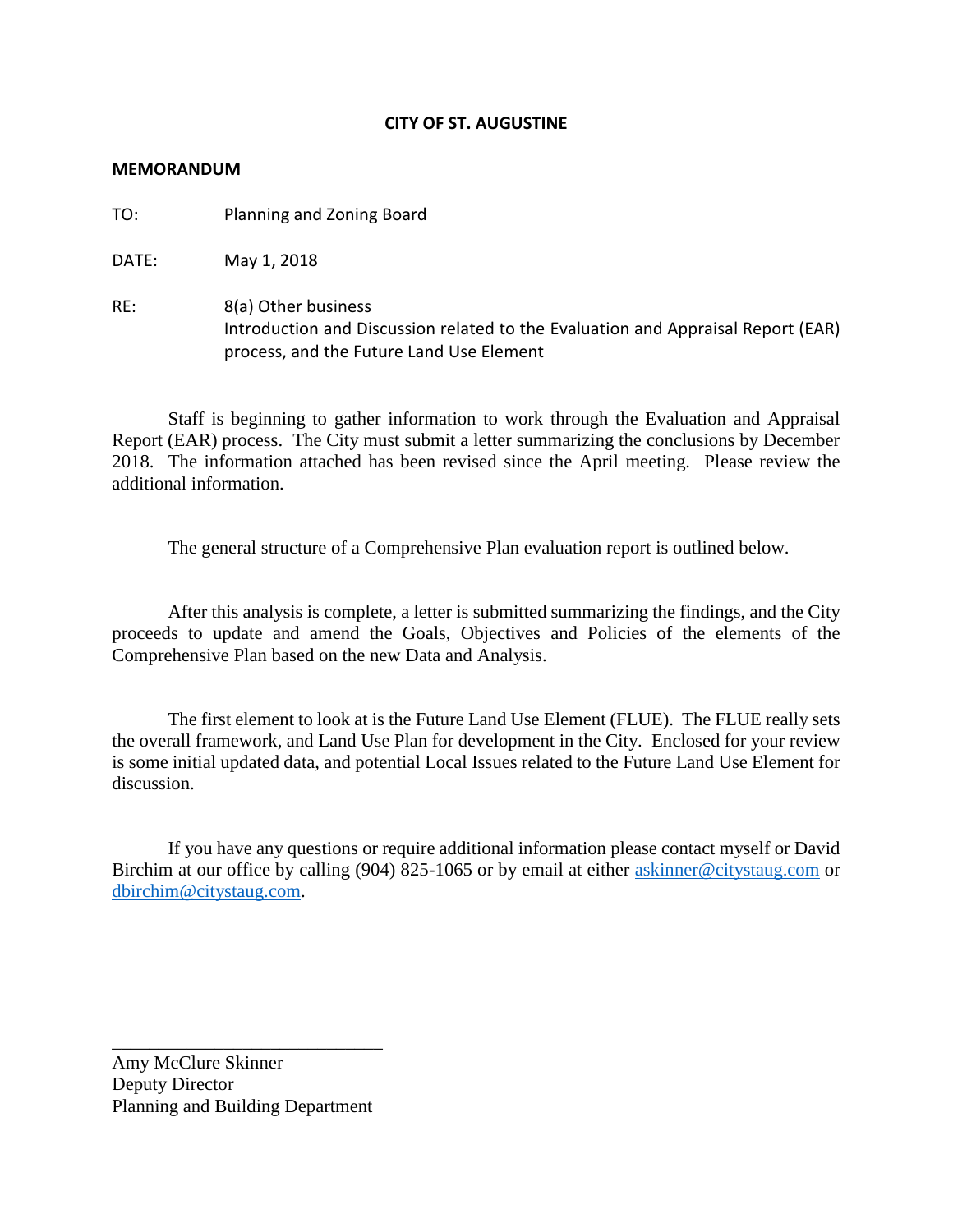## **Evaluation Report Outline**

### **Introduction**

• Including a community profile and purpose

## **Data and Analysis**

• Including updated data for each element of the Comprehensive Plan

We will look at the elements in these groups, and review any issues that overlap between elements as well.

**Group 1 - Future Land Use Element**

**Group 2 - Transportation and Infrastructure Elements**

**Group 3 – Housing and Historic Preservation Elements**

**Group 4 – Conservation and Coastal Management and Recreation and Open Space Elements**

**Group 5 – Intergovernmental Coordination, Capital Improvements, and Public Schools Elements**

#### **Identified Local Issues and Analysis**

These are issues that we know need to be addressed in the updated Comprehensive Plan.

**Impacts of Changes to Chapter 163 F.S.** on the Comprehensive Plan

**Consistency with the State Comprehensive Plan** of the City's Comprehensive Plan

**Consistency with the Strategic Regional Policy Plan** of the City's Comprehensive Plan